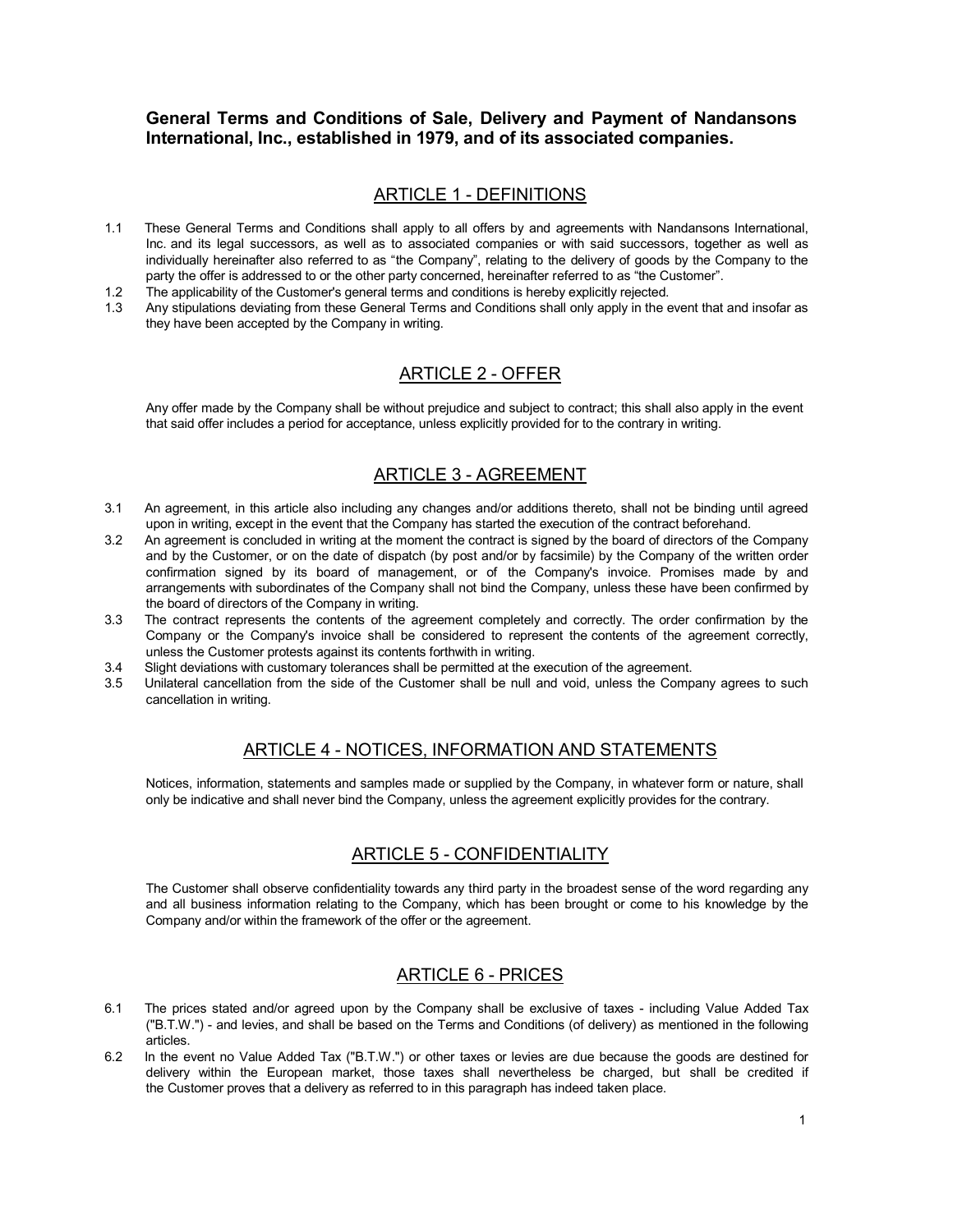- 6.3 Insofar as the stated and/or agreed prices are based on the weight of the goods, this weight shall be determined by the weighing carried out by the Company before the delivery, using calibrated weighing apparatus. The Customer shall have the right to be present at said weighing, provided the delivery shall not be delayed because of this. The Customer shall take the initiative thereto himself in good time.
- 6.4 The Company shall have the right to increase the stated and/or agreed prices in the event of an increase in prices of goods, raw materials or parts to be obtained from third parties, wages, national insurance contributions, freight, insurance premiums or other cost price factors (including changes in foreign exchange) and charges (including import and transit duties).

In the event that a price increase takes place within three months after the conclusion of the agreement, the Customer who is also a consumer shall be entitled to dissolve the agreement.

6.5 In the event that the stated and/or agreed prices are (also) based on restitutions of levies and/or on subsidies, whereas these are not obtained for whatever reason, the Company is entitled to adjust the prices accordingly.

### ARTICLE 7 - DELIVERY – DELIVERY PERIOD – DELIVERY TIME

- 7.1 Unless explicitly agreed upon otherwise, the delivery shall be made "Ex Works" (EXW) from the premises of the Company. The interpretation of the terms and conditions of delivery shall be determined by the most recent edition at the time of conclusion of the agreement of the Incoterms, as issued by the International Chamber of Commerce.
- 7.2 The delivery period shall commence at the latest on:
	- the date of conclusion of the agreement;
		- the date at which the Company has at its disposal all the documents, information, permits, exemptions, approvals, allocations, etc, needed for the delivery of the goods;
	- the date of receipt of a prepayment by the Company and/or the date of provision of a security the Company is entitled to in accordance with the agreement.
- 7.3 The delivery period shall be based on the circumstances applicable at the time of conclusion of the agreement and on the timely delivery of the materials and goods ordered by the Company for the execution of the agreement. In the event that any delay arises as a result of changes in these circumstances or because the materials and/or goods timely ordered for the execution of the agreement have not been delivered in time, the delivery period shall be extended to such a degree as is reasonable, taking all circumstances into consideration.
- 7.4 The delivery date of the goods shall be the moment in time when the goods, with the exception of unimportant parts, are ready for shipment, and the Company has informed the Customer thereof, or the time when the goods have left the premises of the Company to be forwarded to the Customer.
- 7.5 The Company shall be entitled at all times to make partial deliveries, unless explicitly agreed upon otherwise.
- 7.6 The delivery date shall not be considered to be a firm date, unless explicitly agreed upon otherwise. In the event of attributable exceeding of the delivery date, a notice of default shall always be required. The Customer cannot derive any rights from attributable exceeding of the delivery date insofar as a term of three (3) months is not exceeded.
- 7.7 In the event that the Company is in default with regard to the delivery date, the Customer shall only have the right to dissolve the agreement. In that case prepaid amounts shall be refunded, without any compensation for interest, however.

# ARTICLE 8 - TRANSPORTATION

- 8.1 In all cases and irrespective of the agreed terms and conditions of delivery, the Company shall be entitled to have the goods transported, unloading inclusive, at the expense and risk of the Customer, in a manner to be determined by the Company and using means of transportation at the Company's option.
- 8.2 The Company shall not be responsible for (the use by the Customer of) any documents (provided by the Company) for the transportation of the goods to the place of destination.
- 8.3 At the first request of the Company, the Customer shall provide all necessary securities for the documents needed to transport the goods to the place of destination.
- 8.4 In the event that circumstances beyond the control of the Company prevent the goods from being transported to or onto respectively delivered at the agreed place, or in the event that the Customer fails to take delivery of the goods, the Company shall have the right - at its option - either to take the products back or to store the goods (or have them stored) at the expense and risk of the Customer. Any costs of return shipment and storage shall be payable by the Customer, while the Customer shall furthermore be obliged to fulfill his obligations to the Company as if delivery had taken place. The costs referred to here shall be determined in advance by the Company and the Customer jointly at 15 percent at least of the agreed price, without prejudice to the right of the Company to compensation of the actual costs should these be higher.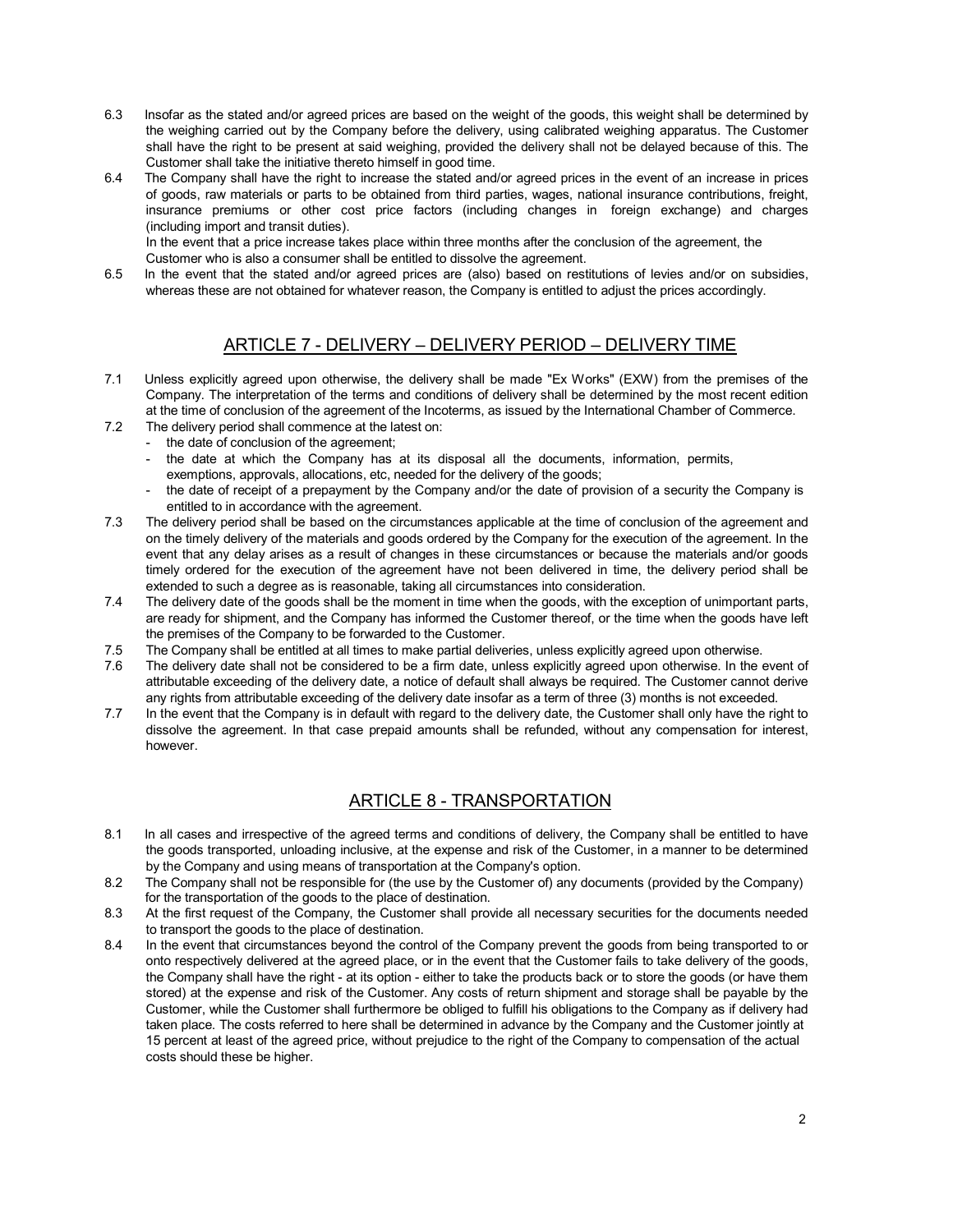# ARTICLE 9 - PACKAGING

- 9.1 Packaging for single use shall not be taken back by the Company.
- The Company shall have the right at its option to take back or not take back packaging for repeated use.
- 9.2 The Company shall have the right to charge the Customer for packaging for repeated use as a separate item on the invoice, together with the delivered goods.
- 9.3 In cases referred to under paragraph 2 of this article, the Company shall send a credit invoice crediting the invoiced amount to the Customer for packaging returned to the Company at the Customer's expense upon receiving said packaging, unless the returned packaging is in a condition inferior to the one at the time of acceptance by the Customer, in which case the amount credited shall be reduced accordingly.
- 9.4 Only upon receipt of the credit invoice shall the Customer be entitled to deduct the value of the returned packaging, to the amount credited to him, from the amount he owes the Company.
- 9.5 Damage to goods caused by destruction/damage of the packaging shall at all times be at the Customer's risk.

### ARTICLE 10 - RISK AND TRANSFER OF PROPERTY

- 10.1 The Customer shall bear the risk of any and all direct and indirect damage that may be caused to the goods, immediately after the goods are considered as delivered.
- 10.2 The Company shall retain ownership of all delivered goods until any debts payable by the Customer with regard to goods delivered or to be delivered by the Company to the Customer under any agreement, as well as with regard to any failure in the performance of such agreements by the Customer, shall be fully satisfied.
- 10.3 The Customer is obliged to store the goods delivered under retention of title with the necessary care, and to store them as identifiable property of the Company. The Customer shall furthermore be obliged to insure the goods against damage or loss, by whatever reason, during the period of retention of title. Said insurance shall designate the Company as (co-)insured with an independent right of claim towards insurer(s), and the Customer shall make the policies of these insurances available for inspection to the Company upon request. Upon request of the Company, all claims of the Customer on the insurers pursuant to the insurances referred to above shall be assigned to the Company, or a right of pledge shall be granted to the Company.
- 10.4 The Company shall be entitled to repossess any goods delivered under retention of title that are still present at the Customer's forthwith and without prior notice of default, in the event that the Customer fails in the performance of his obligations. The Customer irrevocably authorises the Company to exercise this right to repossess insofar as is necessary.
- 10.5 In the event that and insofar as the Company has exercised its right to repossess as referred in the preceding paragraph, the agreement shall be dissolved wholly or for a proportionate part without any judicial intervention, without prejudice to the right of the Company to compensation of damage and costs. The Customer shall then be credited with the market value (which on no account can be higher than the original purchase price), reduced by the damage suffered and costs incurred by the Company.
- 10.6 The Customer, exercising his profession or business, shall be entitled, within the framework of his business operations, to sell and deliver the goods delivered to him under retention of title to third parties. In the event of such sales, the debt payable by the Customer to the Company regarding the goods resold by the Customer shall become forthwith and fully due and payable, insofar as said claim was not already due and payable.
- 10.7 The Customer shall always be obliged to inform third parties of the Company's retention of title. Furthermore, the Customer shall be obliged to inform the Company of the whereabouts of the goods and of the person or company said goods have possibly been sold to, if so required by the Company.

### ARTICLE 11 - PAYMENT

- 11.1 Unless explicitly agreed upon otherwise in writing, payment of the agreed price shall be made at the time of formation of the agreement.
- 11.2 Any and all payments shall be made without deduction or settlement, effectively in the currency as stated on the invoice.
- 11.3 In the event that the Customer alleges to have a claim on the Company with regard to the performance of the agreement, he will not be discharged from his obligation to pay in the manner agreed.
- 11.4 In the event that the Company has a well-founded fear that the Customer will not fulfill his obligations, the Company shall at its discretion be entitled to require sufficient security from the Customer with regard to the fulfillment of the obligations to pay, before performing or continuing to do so.

The Company shall be entitled to suspend the fulfillment of its obligations until the Customer has given said security.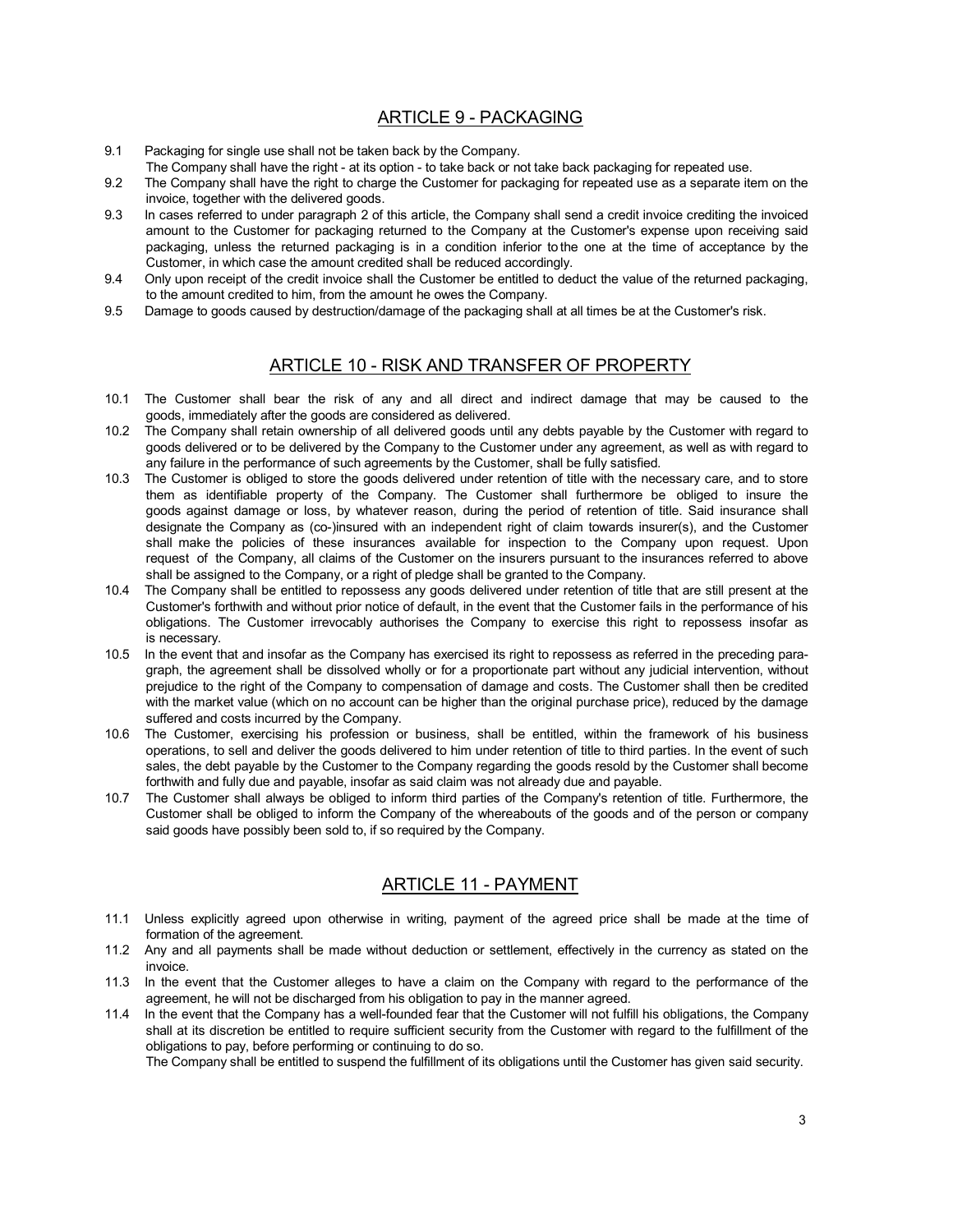- 11.5 In the event that the Customer has not paid at the time or within the period of time referred to in paragraph 1 of this article, he shall be in default by operation of law and without any prior notice of default being required, and he shall owe the statutory interest on the amount due and payable from the date at which the payment should ultimately have been made, without prejudice to any other rights of the Company (explicitly including the right to compensation of loss on exchange).
- 11.6 Any costs, both in and out of court, made by the Company with regard to non-fulfillment, overdue or non-sufficient fulfillment of his obligations by the Customer, including extrajudicial collection costs and costs of legal assistance, shall be compensated by the Customer to the Company. The Company and the Customer jointly shall determine the extrajudicial collection costs in advance at 15 per cent of the principal sum due, without prejudice to the right of the Company to compensation of the actual costs should these be higher.

### ARTICLE 12 - RETURN SHIPMENTS

It shall not be permitted to return any goods delivered by the Company without the Company's prior written consent. Should any return shipments take place, then this shall at all times be done at the expense and risk of the sender.

### ARTICLE 13 - SAMPLES

The Customer shall be entitled to ask the Company to put (a) sample(s) of the goods at his disposal before delivery. If the Customer refrains from doing so, he shall be considered to agree to the quality and condition of the goods beforehand.

# ARTICLE 14 – COMPLAINTS AND GUARANTEES

- 14.1 Complaints can only refer to quantity, weight or specification, as well as to non-conformity of the delivered goods with the sample(s) made available by the Company.
- 14.2 The Customer shall check forthwith the goods ultimately on arrival.
- 14.3 Any complaints with regard to relevant defects observable at inspection of the goods, as well as complaints in connection with quantity, weight or specification shall be made in writing within 24 hours after the delivery, and include a complete description of the alleged defects, on default of which any claim in this respect shall become void.
- 14.4 Any complaints with regard to other relevant defects shall be made in writing within 24 hours after their disclosure, and include a complete description of the alleged defects, however ultimately within three (3) months after the delivery, on default of which any claim in this respect shall become void.
- 14.5 Any claim of the Customer with regard to delivered goods shall also become void in the event that:
	- a. the agreement refers to the delivery of used or damaged goods;
		- b. the goods have been processed or the goods are otherwise not (or no longer) identifiable as originating from the Company;
		- c. the defects are (also) caused by normal wear and tear, inexpert and/or incorrect treatment, use and/or storage or maintenance of the goods;
		- d. the Customer has not forthwith given the Company the opportunity to investigate the complaints and to fulfill its obligations;
		- e. the Customer has not, not in time or not sufficiently, fulfilled any obligation resting with him.
- 14.6 In connection with any parts and/or goods obtained from third parties which have not been treated by the Company, the Customer can only assert his claims against the Company insofar as the Company, in its turn, can assert any claims against its supplier. Should this be the case, the Company shall at any rate be discharged with respect to the Customer by transferring its rights with respect to its supplier to the Customer.
- 14.7 The Customer is not entitled to assert any rights against the Company in the event that he can also directly assert the rights with regard to the defects concerned against the manufacturer.
- 14.8 Without prejudice to the provisions in the previous paragraphs of this article, in the event of timely and justifiable complaints, the Company shall only be obliged - at its option - to either repair the goods, proceed to redelivery or to credit the Customer for the defective goods. These General Terms and Conditions shall apply unimpaired to redelivery.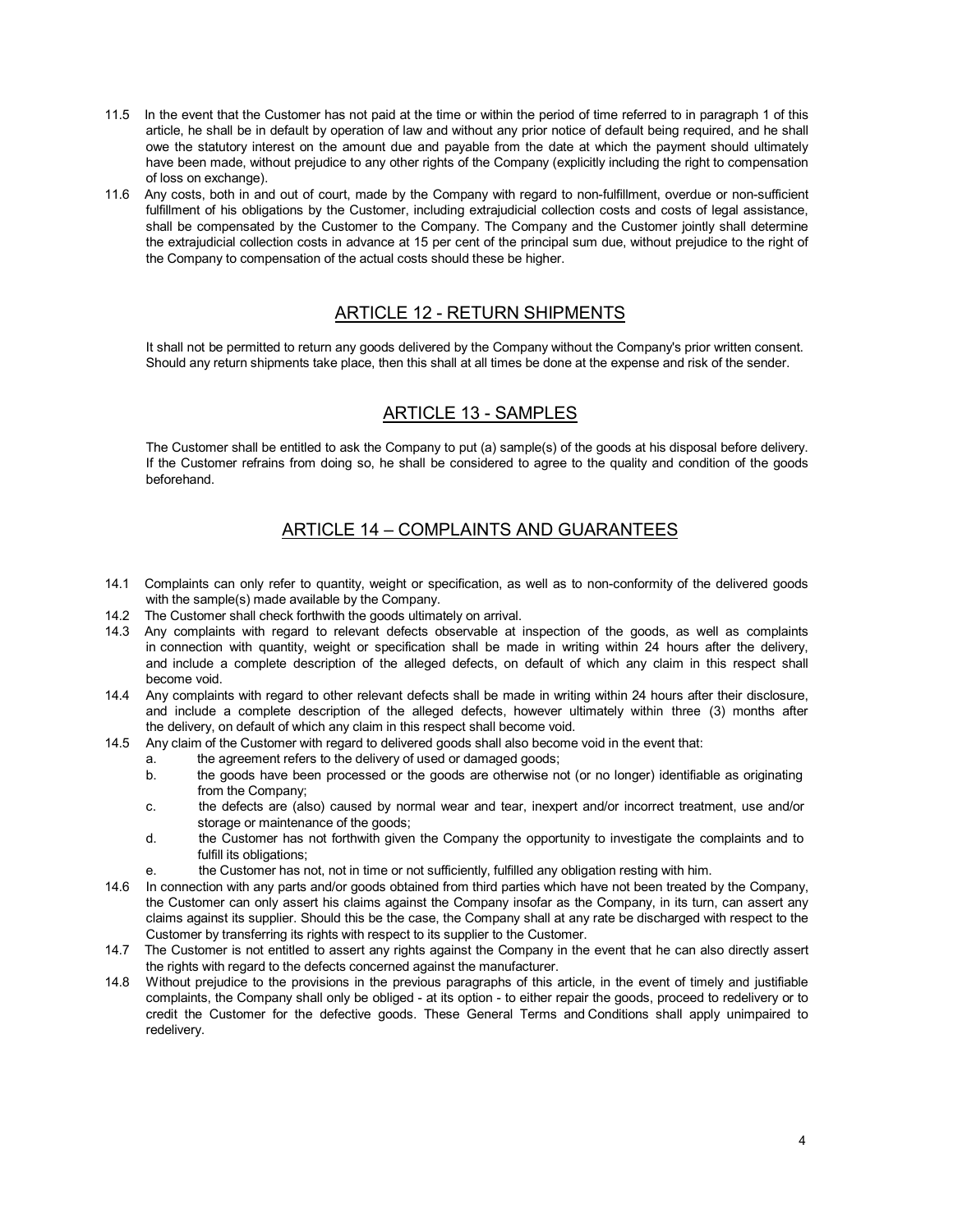### ARTICLE 15 - LIABILITY

- 15.1 The Company's liability under the agreement shall be limited to fulfillment of the obligations described in the agreement, in particular the obligations described in the previous article.
- 15.2 The Company's liability shall never cover business damage or any other indirect damage.
- 15.3 With the exception of gross negligence or intent, the Company shall never be liable for direct or indirect damage, including business damage, resulting from the infringement of any intellectual or industrial property rights, licenses or any other rights of third parties.
- 15.4 Should the Company be held liable by any third party/parties for any damage for which the Company is not liable pursuant to these General Terms and Conditions or otherwise, then the Customer shall be obliged to hold harmless and indemnify the Company against such damage and liability and to compensate it for any possibly ensuing costs, damage and interest.
- 15.5 The limitations and exclusions of liability, as well as indemnity stipulated for the Company itself in the above paragraphs are also stipulated for and on behalf of its employees, any other person employed by it within the framework of the agreement, as well as for the persons from whom the Company obtains delivered goods and/or parts.

#### ARTICLE 16 - FORCE MAJEURE

- 16.1 The term force majeure in these terms and conditions shall mean any circumstance beyond the Company's control, whether or not foreseeable at the time of conclusion of the agreement, which permanently or temporarily prevents fulfillment of the contract, and, insofar as these are not yet included, war, danger of war, civil war, revolt, strike, employees' lock-out, freight problems, fire, weather conditions preventing work and other interruptions of the Company's operations or of the operations of the Company's suppliers, as well as default of the Company's suppliers.
- 16.2 In the event of impediment to the performance of the agreement as a result of force majeure, the Company shall have the right without any judicial intervention, either to suspend the execution of the agreement for a maximum of three (3) months or to wholly or partially dissolve the execution of the agreement, without the Company being obliged to pay any compensation.

# ARTICLE 17 - (THREATENING) FAILURE

In the cases provided for by the Law, as well as in the event that the Customer does not, not in time or not sufficiently, fulfill one or more obligations arising for him from the agreement, including the provisions in these General Terms and Conditions, or in the event that there is serious doubt as to the Customer being able to fulfill his contractual obligations towards the Company, as well as in the event of bankruptcy, suspension of payments, complete or partial stoppage of work, liquidation, transfer or encumbrance of the Customer's business, including the transfer or pledging of an important part of his accounts receivable and furthermore in the event that any goods of the Customer are attached before judgment or in execution, the Company shall have the right, without notice of default or judicial intervention, either to suspend the execution of the agreement for a maximum of three (3) months, or to partially or wholly dissolve the agreement, such without being liable to any compensation or guarantee, and without prejudice to any of its other rights.

### ARTICLE 18 – SUSPENSION, DISSOLUTION AND CONSEQUENCES

- 18.1 In the event of the Company's suspension of its obligations, it shall be authorized and obliged at the end of the suspension period - to opt for execution or complete or partial dissolution of the agreement.
- 18.2 In the event of suspension or partial dissolution by virtue of the provision of the previous article, the agreed price shall be forthwith due and payable, after deduction of any costs not incurred by the Company as a result of the suspension or the partial dissolution.
- 18.3 In the event of partial dissolution the Customer shall furthermore be obliged, after the payment of the amount due pursuant to the previous sentence, to take possession of the goods covered by that payment, failing which the Company shall have the right to have these goods stored at the risk and expense of the Customer, or to have them sold at his expense.
- 18.4 In the event that the Customer returns the goods received by him from the Company after dissolution of the agreement, said returning of the goods shall at all times be at the risk and expense of the Customer, until said goods have been taken possession of by the Company.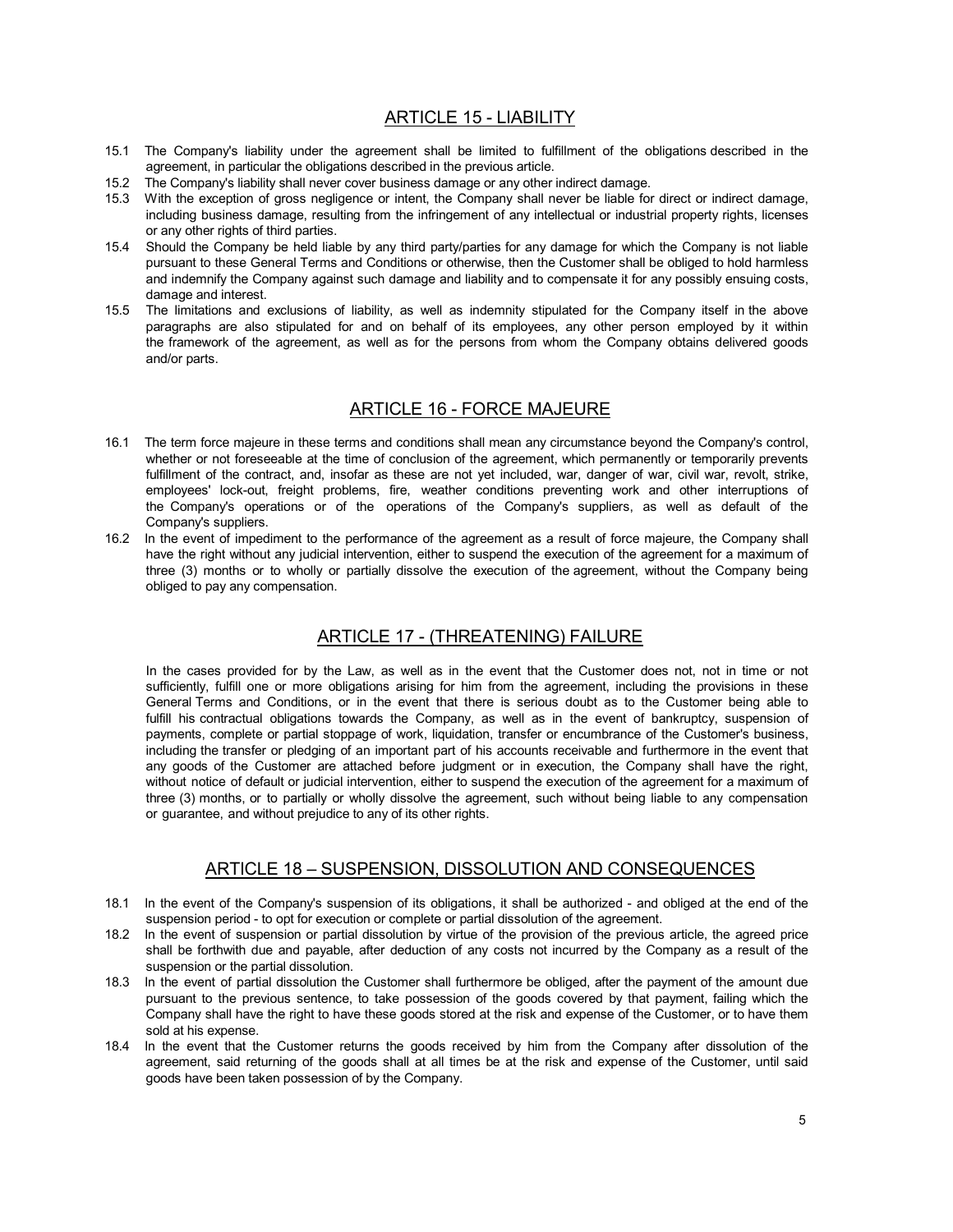#### ARTICLE 19 - GENERAL

- 19.1 In the event that one or more stipulations of the agreement, including stipulations of these General Terms and Conditions, are null and void or become legally invalid, the remaining provisions of the agreement shall remain in force. Parties shall consult on the stipulations which are null and void or have become legally invalid, in order to make an alternative arrangement.
- 19.2 Should one or more stipulations of the agreement, including the stipulations of these General Terms and Conditions, be in conflict with mandatory provisions, stipulated by or to be stipulated by a thereto competent authority, these latter provisions shall be considered to have replaced the relevant stipulations of the agreement.

### ARTICLE 20 - DISPUTES AND APPLICABLE LAW

- 20.1 With regard to any and all disputes in connection with the agreement, or with regard to further agreements arising or resulting from or in connection with said agreement, the courts in the state of New Jersey shall have exclusive jurisdiction in the first instance, unless the Company explicitly opts for the competence of the court of the domicile or in the place of business of the Customer.
- 20.2 The agreement, as well as any and all further agreements arising or resulting from or in connection with said agreement, shall be governed by and construed in accordance with the United States federal and State laws, with the exception of any current or future international regulation on the purchase of movable goods of which the applicability may be excluded by parties.

 $-,-,-,-,-$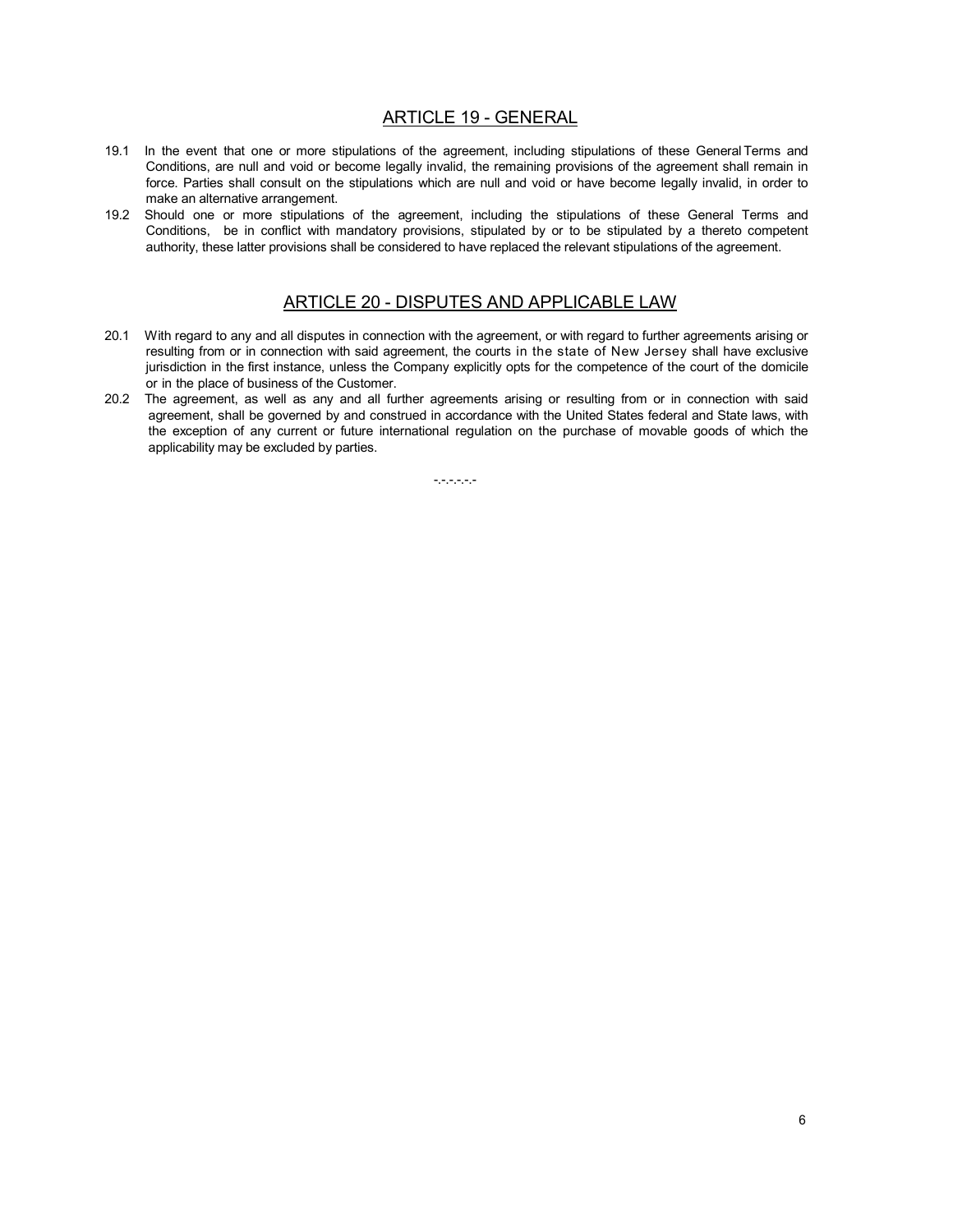### **General Terms and Conditions of Purchase of Nandansons International, Inc., established in 1979, and of its associated companies.**

### ARTICLE 1 - GENERAL

- 1.1 These General Terms and Conditions apply to all offers to and agreements with Nandansons International, Inc. and its legal successors, as well as associated companies or with said successors together as well as individually hereinafter also referred to as "the Company", relating to the delivery of goods by the offeror or the other party concerned hereinafter referred to as "the Supplier".
- 1.2 The applicability of the Supplier's general terms and conditions is hereby explicitly rejected.
- 1.3 Any stipulations deviating from these General Terms and Conditions shall only apply in the event that and insofar as they have been accepted by the Company in writing.

#### ARTICLE 2 - AGREEMENT

- 2.1 An agreement, under which in this article also any changes and/or additions are included, shall not be binding unless it has been agreed upon in writing.
- 2.2 An agreement shall be concluded in writing at the moment in time of signing contract by the board of directors of the Company and by the Supplier, or on the date of dispatch (by post and/or by facsimile) by the Company of the written order confirmation, signed by its board of directors. Promises by and arrangements with subordinates of the Company shall not bind the Company, unless these have been confirmed in writing by the board of directors of the Company.
- 2.3 The contract presents the contents of the agreement concluded between the parties completely and correctly. The order confirmation of the Company shall be considered to present the contents of the agreement completely and correctly, unless the Supplier rejects its contents forthwith in writing and motivated. In that case, the Company shall no longer be bound by the order confirmation either.
- 2.4 The Supplier must procure the permissions, permits and/or licenses needed for the execution of the agreement, in time and at his expense, and he must see to it that the conditions made therein or thereby are observed. The Supplier shall be solely liable for any failure to acquire the permissions, permits or licenses, or to acquire them in time, or for the non-observance of the conditions made therein or thereby, whereas the Supplier shall indemnify the Company for any and all damage and costs arising from such failure.
- 2.5 Unilateral cancellation from the side of the Supplier shall be null and void, unless the Company agrees to said cancellation in writing.

### ARTICLE 3 - CONFIDENTIALITY

The Supplier shall treat all business information in the broadest sense of the word, in connection with the Company, which has been brought or come to his knowledge by the Company and/or within the framework of the agreement, confidential and shall not disclose the same to any third party.

### ARTICLE 4 – PROHIBITION TO MAKE OFFERS AND SUCH TO THE CLIENT

The Supplier shall refrain completely from stating prices and/or making any offers, either directly or by third-party intervention, to a client of the Company in connection with the goods the Company is negotiating with the Supplier about or has concluded an agreement on.

### ARTICLE 5 – INDUSTRIAL AND INTELLECTUAL PROPERTY RIGHTS

5.1 The Supplier guarantees that (the use of) the delivered goods does not infringe any and all (logotype) trademark rights, copyrights or any other industrial or intellectual property rights of third parties, hereinafter referred to as "IP right holders," or any other rights of third parties.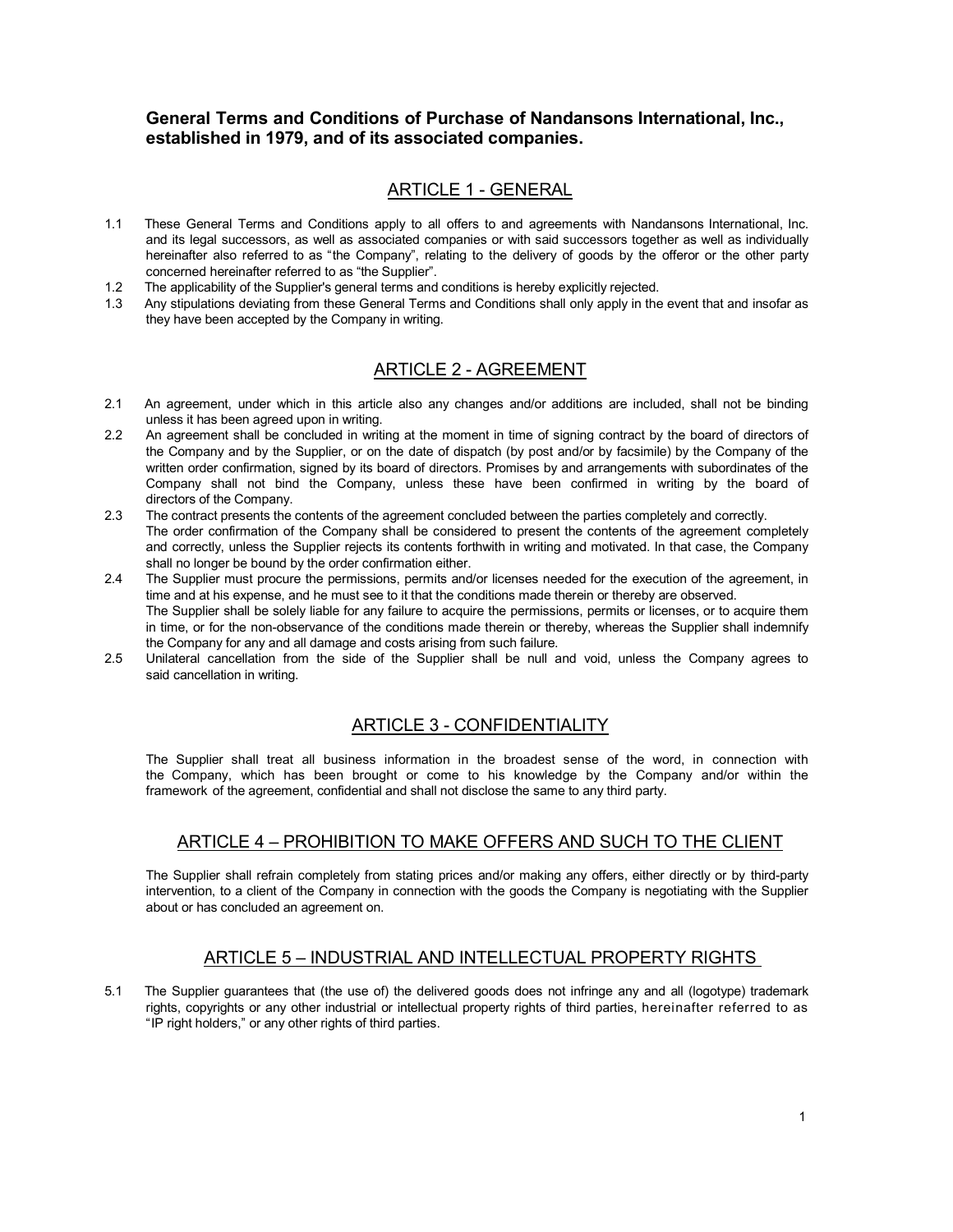- 5.2 The Supplier guarantees that the delivered goods have been brought to market by the IP right holder itself, or with its permission. Also, if the Supplier did not buy the goods from the IP right holder itself, the Supplier guarantees that the delivered goods are fit for sale and that they may be freely traded.
- 5.3 The Supplier indemnifies the Company and its client(s) against all claims related to circumstances of which the Supplier guaranteed the presence or absence in this article, and will compensate the Company, or its client(s) for any loss as well as the costs ensuing from such claims. If requested by the Company, the Supplier will furnish the names and other details of its own suppliers to the Company if the Company in its turn needs to furnish those details to a third party.
- 5.4 The Company has title to all the industrial and intellectual property rights that arise or result from the implementation of the agreement by the Supplier, its personnel or third parties who were involved in the implementation of the agreement by the Supplier.
- 5.5 The Supplier indemnifies the Company against all claims by third parties in respect of industrial and intellectual property rights relating to the delivered goods to which the Company has title, and will compensate the Company for any loss as well as the costs ensuing from such claims.

### ARTICLE 6 - PRICES

All prices shall be fixed and inclusive of turnover tax, import and export duties, excise duties and all further levies and taxes in connection with or in relation to the goods or the delivery. The prices shall furthermore be based on the Terms and Conditions (of delivery) mentioned in the following articles.

There shall be no settlement in the event of increase of wages, prices of materials and the like.

# ARTICLE 7 – DELIVERY- TERMS AND CONDITIONS OF DELIVERY

- 7.1 Unless explicitly agreed upon otherwise, the delivery shall be made "Delivered Duty Paid" (DDP) at the place indicated by the Company. The interpretation of the Terms and Conditions of delivery shall be determined by the edition of the Incoterms which is most recently issued by the International Chamber of Commerce at the time of conclusion of the agreement.
- 7.2 The Supplier shall deliver the goods on the date mentioned in the agreement, or not later than the last day of the term mentioned therein, and failing an agreed date or term, within 30 days. Said date or term shall apply as a strict and final delivery date or term. A term of delivery mentioned in the agreement shall apply as of the date of conclusion of the agreement.
- 7.3 The Supplier shall be obliged to timely inform the Company about the exact time of delivery and about any threat of exceeding the time of delivery.
- 7.4 At the request of the Company, the Supplier shall be obliged to deliver the goods at a later date than the agreed one and the Supplier shall do his utmost to deliver the goods at an earlier date than the agreed date, in the event that the Company considers this desirable, without being entitled to any compensation of damage and costs because of this.
- 7.5 The Supplier shall only be entitled to make partial deliveries after prior written consent by the Company.

### ARTICLE 8 - TRANSPORTATION - UNLOADING

- 8.1 Transportation and unloading of goods shall be at the expense and risk of the Supplier in accordance with the Terms and Conditions of delivery mentioned in the previous article.
- 8.2 The Supplier can on no account claim any compensation of damage and costs as a result of any possible delay arising at the unloading of delivered goods.
- 8.3 The Supplier must present a delivery note immediately at the unloading of the goods, so as to have said note signed for approval by a person authorized on behalf of the Company. The signing of the delivery note shall solely be a confirmation of the receipt of the delivered goods and does not imply any approval of (the quality or the quantity) of the delivered goods and does not discharge the Supplier of any guarantee and/or liability. Nor can the signing of the delivery note result in a change of the agreement in any other way.
- 8.4 In any and all cases and notwithstanding the agreed Terms and Conditions of delivery, the Supplier shall be obliged to provide the documentation which is needed to transport the goods to the place of destination.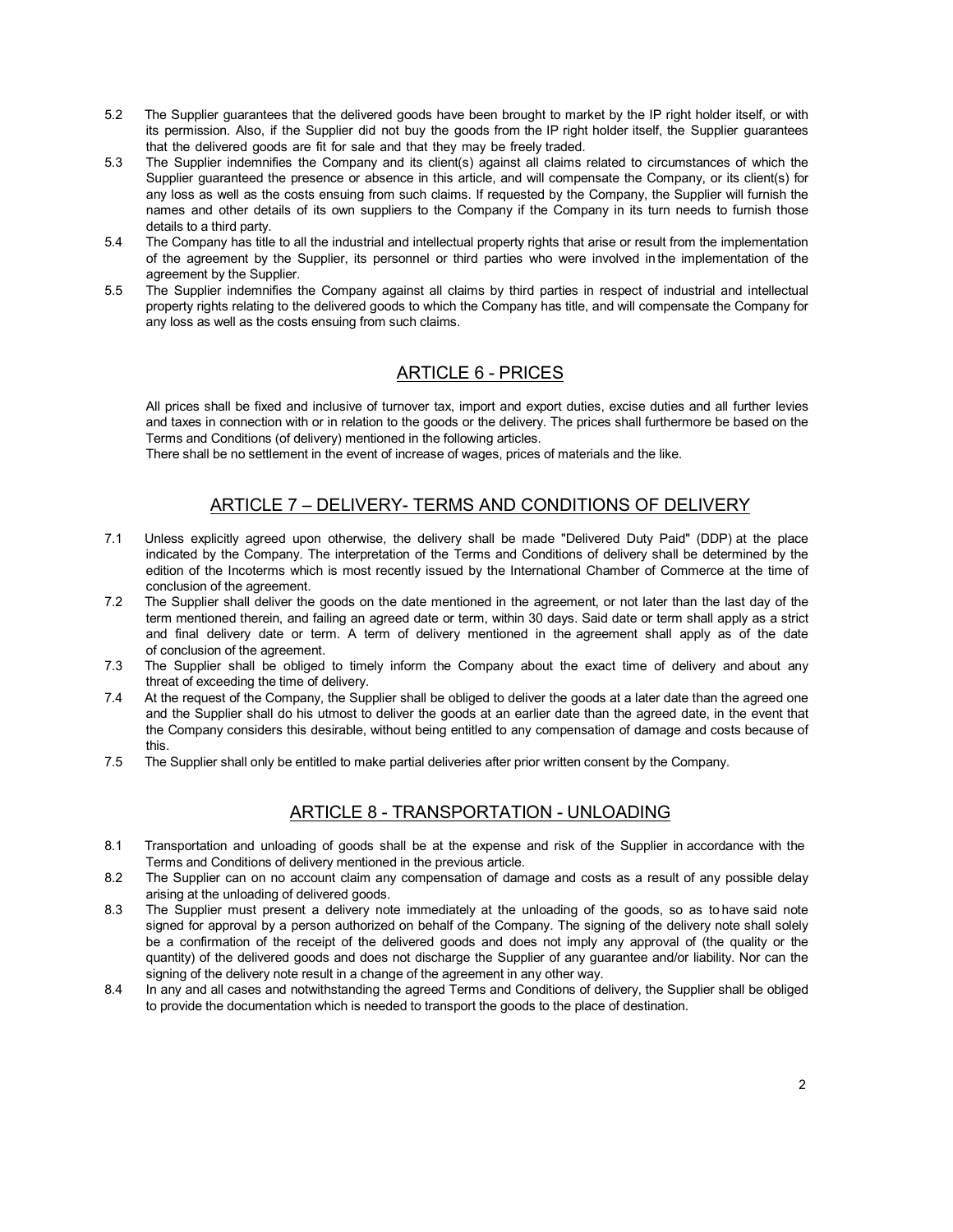#### ARTICLE 9 - PACKAGING

- 9.1 The Supplier shall pack the goods with proper care. He shall be liable for damage and costs caused by insufficient packaging of and/or damage to and/or destruction of this packaging.
- 9.2 The Company shall not be obliged to pay the costs of packaging, unless explicitly agreed otherwise.
- 9.3 The Supplier shall take back any possible packaging of the goods at demand by the Company and shall collect said packaging at his expense at the Company's premises, at the same time refunding any costs charged for said packaging by the Supplier to the Company.

### ARTICLE 10 - QUALITY

The Supplier shall guarantee that the delivered goods are:

a. original and originating from the manufacturer stated on the packaging and labels, as well as in accordance with the quality intended by said manufacturer and without any faults;

b. suitable for sale to re- sellers and (finally) for sale to and use by consumers;

c. provided with the original and with regard to design and coloring most recent packaging and labeling of the manufacturer;

d. in accordance with the demands made in the agreement, the documents belonging to the agreement and/or made available, as well as with the norms and specifications set by the Company and samples approved by it; and

e. in accordance with national, European and other international rules and regulations, including the requirement of the presence of the original batch or code numbers (identical on the packaging and on the labels) enabling the identification of the goods.

#### ARTICLE 11 - INSPECTION

- 11.1 The Company or any third party designated by it shall at all times have the right to inspect or to test the goods, wherever these may be. The results of inspection or test or the omission thereof shall not discharge the Supplier of any guarantee and/or liability.
- 11.2 The Supplier shall provide all information and facilities needed for an inspection or test, including the necessary help regarding employees and materials.
- 11.3 The personnel costs of the Company or the designated third party concerned, made in connection with an inspection or a test, shall be payable by the Company. Any other costs shall be at the Supplier's expense.
- 11.4 The Company shall inform the Supplier forthwith of any rejection of goods. In that case, the Supplier shall be bound to repair or to replace the rejected goods at his expense within a time-limit to be stipulated by the Company, and in such a way that said goods do fulfill the approval requirements, without prejudice to any other rights of the Company. In case of rejection, goods already delivered must be taken back at the Company's request and at the expense of the Supplier. Rejection shall also entitle the Company to suspend payment of the agreed price or installment.
- 11.5 The Supplier shall give the Company the right to use or to put into use the delivered goods even before inspection or test has taken place.

# ARTICLE 12 - PROPERTY AND RISK

- 12.1 The Supplier shall bear the risk for the goods until the moment in time at which said goods have been delivered and approved of by the Company in accordance with the previous articles.
- 12.2 In the event that the Company shall make any payment to the Supplier before the delivery of the goods, the goods said payment refers to or is attributable to, shall be the Company's property as of the time of payment.
- 12.3 In the event that the Company will be or will become the owner of (a part of) the goods already before the delivery and approval, then the Supplier shall be obliged to identify these goods on behalf of the Company and to take proper care of said identified goods, as well as to insure them and keep them insured for the benefit of those concerned.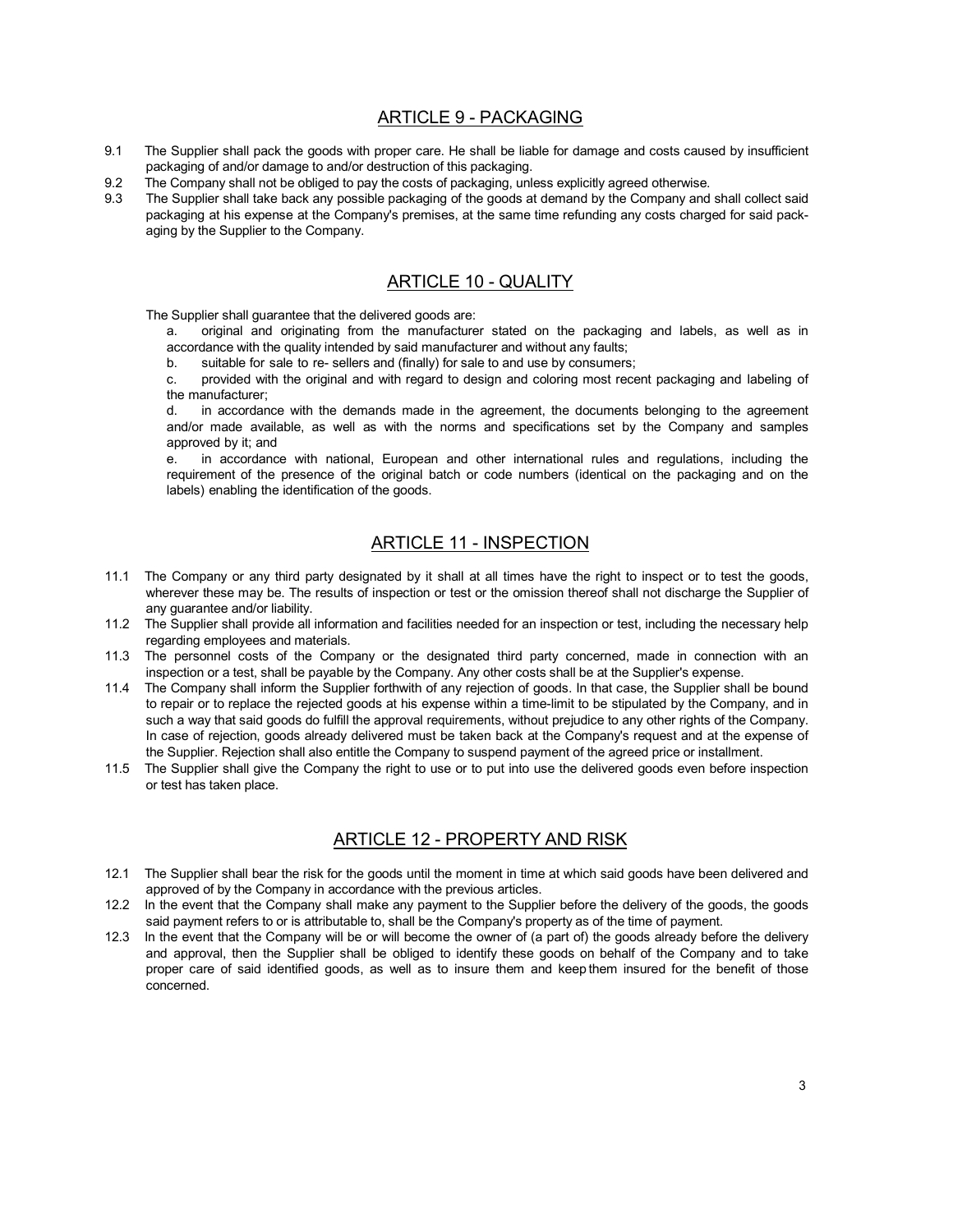### ARTICLE 13 - PAYMENT AND SETTLEMENT

- 13.1 Unless another term has been explicitly agreed upon and subject to any (suspension) rights the Company is entitled to, payment shall take place within sixty days after the last of the following moments in time:
	- a. the time of delivery of the goods;
	- b. the time of approval of the goods by the Company;
	- c. the time of receipt of an invoice by the Company, fulfilling the requirements stated in the following article.
- 13.2 Payment of the delivered goods shall not discharge the Supplier of any guarantee and/or liability.<br>13.3 In the event that it has been agreed that the Company shall make any nayments in advance.
- In the event that it has been agreed that the Company shall make any payments in advance, the Company shall have the right at all times, before making said payments, to require from the Supplier the provision of a security which is sufficient at the Company's discretion.
- 13.4 In the event that the Company has a well founded fear that the Supplier will not fulfill his obligations, the Company shall be entitled to suspend the fulfillment of the Company's own obligations.
- 13.5 The Company shall be authorized to settle any amounts payable to the Supplier or to companies associated with the Supplier with any claims the Company (or any party associated with the Company) has on the Supplier or on any companies associated with the Supplier, irrespective of the fact the amounts concerned are due or not.

### ARTICLE 14 - INVOICING

- 14.1 The invoices of the Supplier must be accompanied by notes signed for approval by a person authorized by the Company.
- 14.2 Invoices not fulfilling the requirements set out in the previous paragraphs of this article shall not be dealt with nor paid.

#### ARTICLE 15 - RETURN SHIPMENTS

- 15.1 The Company shall be entitled to return the goods bought from the Supplier, thereby crediting and requiring refund of the price originally charged by the Supplier to the Company for said goods, if as a result of actions or failure to act by the Supplier, the situation in the market and/or the marketability of these acquired goods is essentially different from what it was at the time of the formation of the agreement.
- 15.2 Furthermore the Company shall be entitled to return the goods bought from the Supplier within twelve months after the delivery without stating the reasons, in the event the goods deviate regarding packaging or labelling from what is usual for the goods concerned (for instance so-called action lots), thereby crediting and requiring refund of the price originally charged by the Supplier to the Company for said goods.

### ARTICLE 16 - GUARANTEE

- 16.1 The Supplier shall repair forthwith any and all defects, shown by the goods after the delivery in consultation with the Company, and in the event that in the Company's opinion repairs are not possible, replace said goods, without prejudice to the Supplier's liability and any further rights of the Company.
- 16.2 Any and all costs of repairing the defect or replacing the goods shall be payable by the Supplier.
- 16.3 In the event that the Supplier does not repair the defect forthwith and/or sufficiently, or if the reparation of the defect cannot be postponed, the Company shall have the right to carry out the necessary actions or have these carried out at the Supplier's expense. In the event that the Company exercises this right, the Company shall inform the Supplier in writing.
- 16.4 Any obligations under the guarantee shall apply unimpaired after the reparation or replacement of the goods.
- 16.5 The Supplier shall hold harmless and indemnify the Company against any and all claims by third parties with regard to defects to the goods, under whatever name.
- 16.6 A report of an independent expert concerning the relevant defects shall be conclusive evidence between parties in the event of a claim by the Company based on the guarantee referred to hereby. Said report need not include any information on the identity of the clients of the Company, nor on the place where the goods are. Moreover, the Company shall not be bound to inform the Supplier of such data.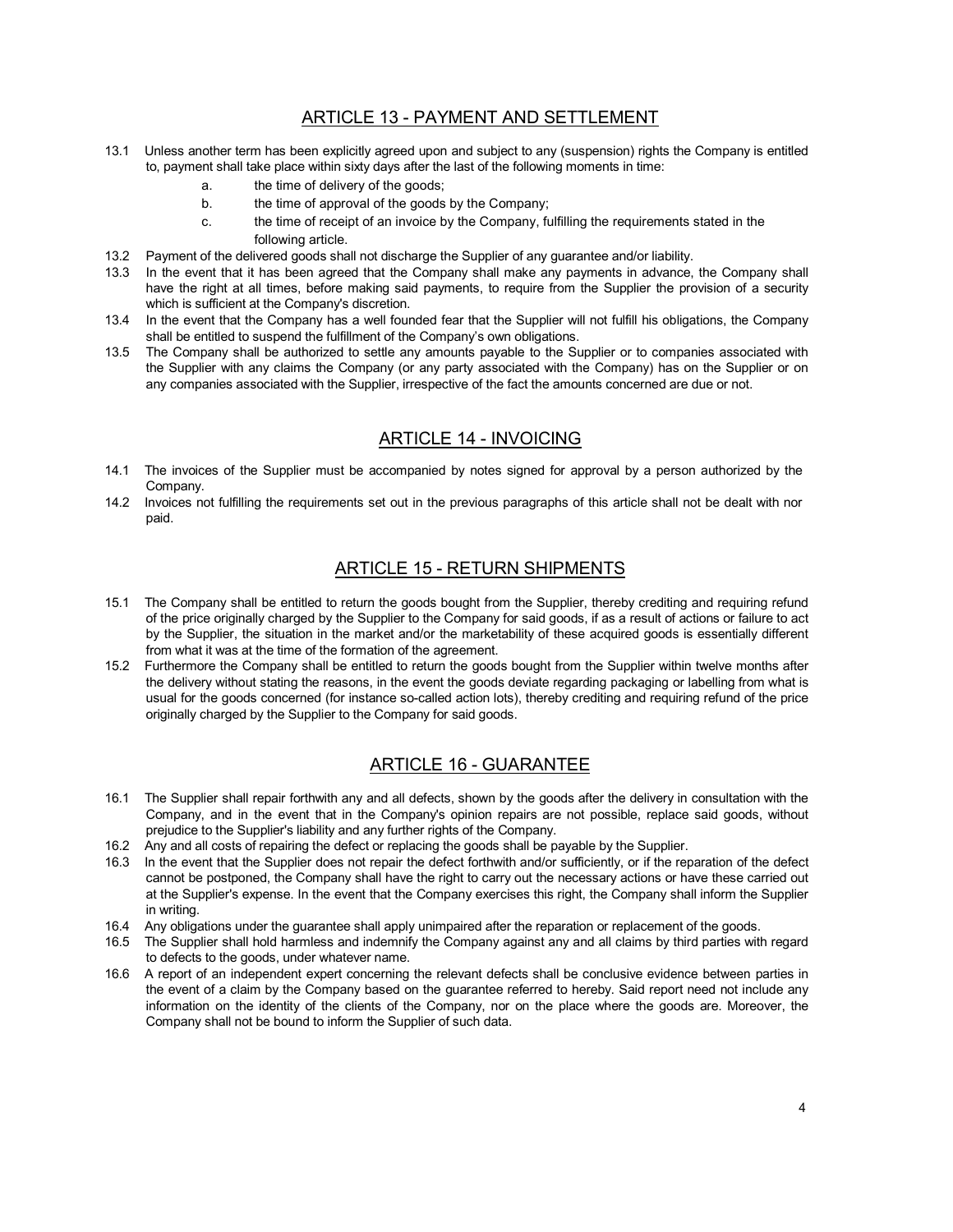### ARTICLE 17 - LIABILITY

- 17.1 The Supplier shall be liable for all and any damage and costs, inclusive of business and other indirect damage (whereby loss of profit), arising from defects to the delivered goods or other shortcomings, whether attributable or not, of the Supplier and/or caused by natural persons or legal entities working for the Supplier or by any employed, directly or indirectly, by (one of) said natural persons or legal entities.
- 17.2 The Supplier shall hold harmless and indemnify the Company against any and all claims by third parties he is liable for, of whatever name.
- 17.3 The Supplier shall insure his liability as described in this article to a sufficient amount and shall allow the Company inspection of the documents referring to said insurance, among which the policy and premium receipts.
- 17.4 The provisions of article 16 paragraph 6 also apply.

### ARTICLE 18 - COMPLETE OR PARTIAL DISSOLUTION

- 18.1 In the cases provided for by the Law, as well as in the event that the Supplier does not, not in time or not sufficiently, fulfill one or more obligations arising for him from the agreement, or in the event that there is serious doubt as to the Supplier being able to fulfill his contractual obligation towards the Company, as well as in the event of bankruptcy, suspension of payments, complete or partial stoppage of work, liquidation, transfer or encumbrance of the Supplier's business, including the transfer or pledging of an important part of his debts receivable and furthermore in the event that any goods of the Supplier are attached before judgment or in execution, the Company shall have the right to dissolve the agreement partially or wholly without notice of default or judicial intervention, by means of a written notice sent to the Supplier, and all this without the Company being liable for any compensation and without prejudice to the Company's further rights.
- 18.2 In the event that goods have already been delivered in connection with the execution of the agreement, the Company shall have the right to keep these goods in case of dissolution, subject to the payment of the part of the price referring to said goods, or to return these goods to the Supplier at his risk and expense and to reclaim the payments already made for these goods, all this at the Company's discretion and without prejudice to the Company's further rights.
- 18.3 The claims which the Company may have or get as a result of the dissolution of the agreement, its possible claim for compensation of damage and costs inclusive, shall be immediately and fully payable.

#### ARTICLE 19 - SUBCONTRACTING - TRANSFER

- 19.1 Without explicit prior consent of the Company, the Supplier shall not subcontract the agreement or any part thereof to third parties nor transfer his obligations arising from the agreement or a part thereof to third parties, nor use any other employees than his own staff (for instance employees made available (hired out) for the execution of the agreement.
- 19.2 The Company shall have the right to attach conditions to any consent to be given by the Company. Consent given by the Company shall not release the Supplier from any obligation arising from the agreement concluded between the parties.
- 19.3 The Supplier shall compensate any and all damage and costs caused by non-observance of the provisions of the previous paragraph of this article to the Company and shall hold harmless and indemnify the Company against any claims by third parties in this respect.

#### ARTICLE 20 - GENERAL

- 20.1 In the event that one or more stipulations of the agreement, thereby including stipulations of these General Terms and Conditions, are null and void or become legally invalid, the agreement shall remain in force for the rest. Parties shall consult on the stipulations which are null and void or have become legally invalid, in order to make an alternative arrangement.
- 20.2 In the event that one or more stipulations of the agreement, thereby including these General Terms and Conditions, might be contrary to mandatory provisions, stipulated by or to be stipulated by a body authorized thereto, these latter provisions shall be considered to come into the place of the relative stipulations of the agreement.